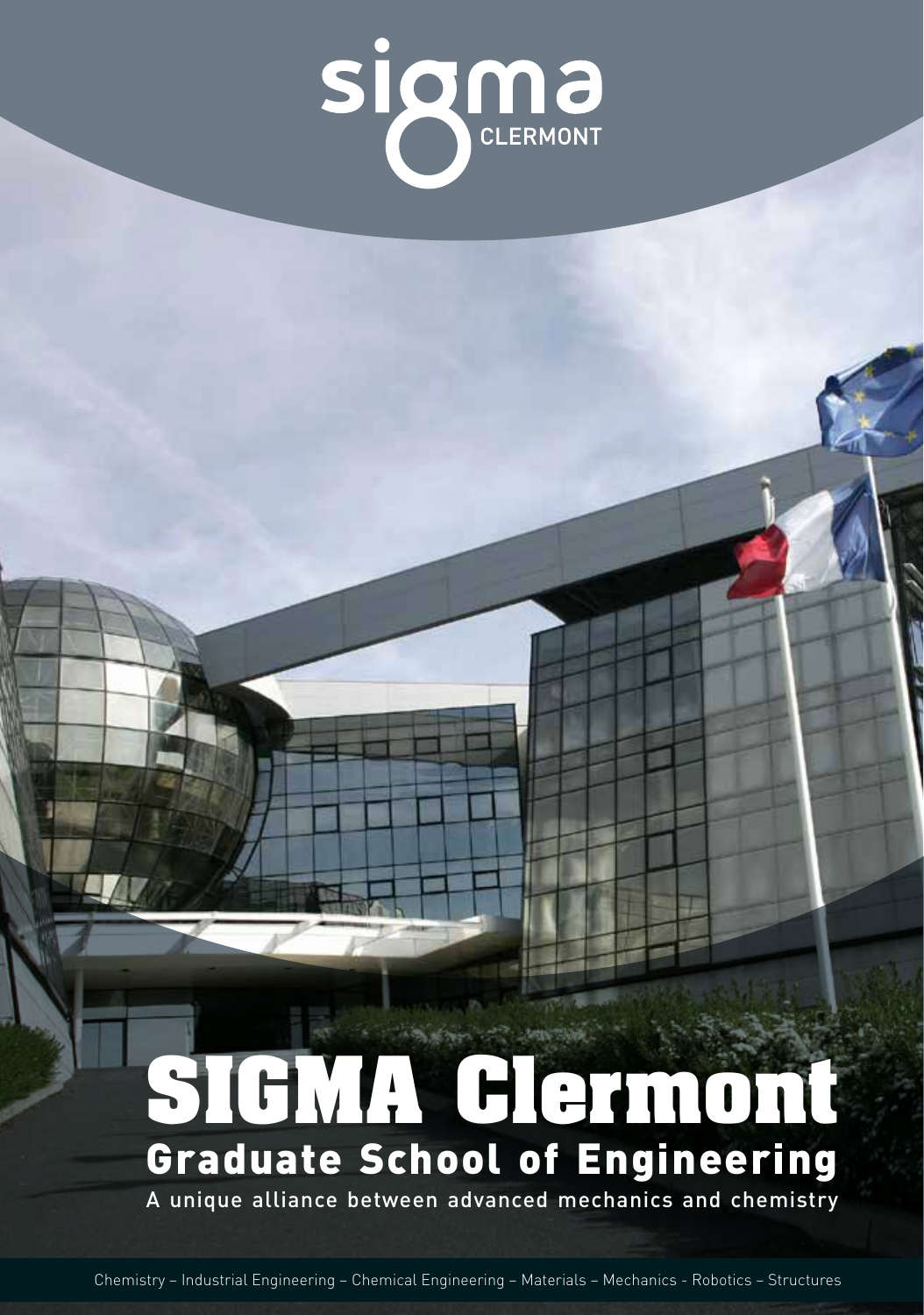# Welcome!

### **SIGMA Clermont is a human-sized engineering school connected to the industrial world, with a global and international perspective and strong ties to high-end research and entrepreneurship.**

It has extensive links via its Foundation with large companies but also small businesses, underlining the importance of an active involvement of the industrial sector in its teaching programs. Rich in its scientific tradition, strengthened through the merger of the French Institute for Advanced Mechanics (IFMA) and the National Graduate School of Chemistry of Clermont-Ferrand (ENSCCF), SIGMA Clermont offers a unique framework for research and studies, allowing us to produce engineers with responsibility, academic excellence and creativity; the future leaders of tomorrow's industry and science, both in France and worldwide. SIGMA Clermont promotes a multidisciplinary approach through the synergy of its competences, which include chemistry, industrial engineering, process engineering, materials, mechanical engineering,

robotics and structural mechanics.

Join us in our adventure, share our values and acquire the impulse you need. Welcome to SIGMA Clermont, where the alliance of the skills and talents of each student and educator guarantees success for all.

OWWWere

**Prof. Sophie Commereuc** Director of SIGMA Clermont

## **Contents**

| <b>Our Values</b>                      | 3  |
|----------------------------------------|----|
| <b>Why SIGMA Clermont?</b>             | 4  |
| <b>Graduates</b>                       | 5  |
| <b>SIGMA Clermont Global</b>           | 6  |
| <b>Studying at SIGMA Clermont</b>      | 7  |
| <b>Departments</b>                     | 8  |
| <b>Proficiency tracks and Innomech</b> | 9  |
| <b>SIGMA Clermont and Enterprise</b>   | 10 |

| International at home             | 12 |
|-----------------------------------|----|
| State-of-the-art equipment        | 13 |
| Research                          | 14 |
| <b>The SIGMA Foundation</b>       | 16 |
| Dynamic student life              | 17 |
| <b>Clermont-Ferrand</b>           | 18 |
| <b>Join us at SIGMA Clermont!</b> | 19 |
|                                   |    |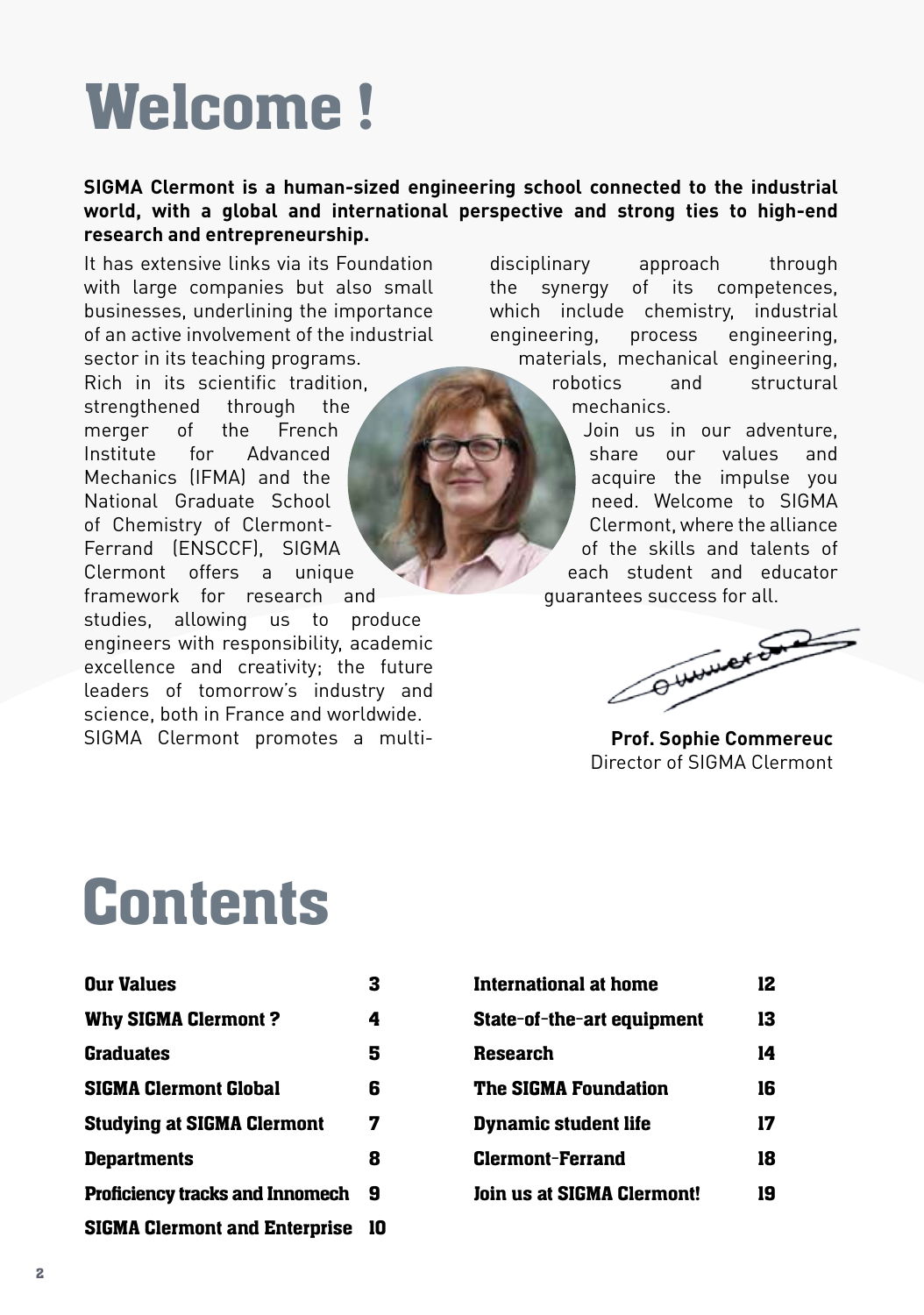

### **An internationally-oriented school, driven by research and strongly connected to the world of enterprise**



**around the world**

### **Professional Outlook**

Throughout their study program, our student engineers are in contact with people from the world of industry and research, and gain concrete experience working on projects proposed by our enterprise partners.

#### **Strong bonds with the SIGMA Foundation**

SIGMA Clermont is supported by its Foundation, with more than 60 different companies from small businesses to global players. The Foundation is also strongly implicated in the school's development and governance.

#### **Historic partnerships**

Sanofi is a world leader in health science. The company actively fosters its relations with the school: "Get out of the box, have the will to create, develop your

mind and curiosity, these are the drivers for our relation with the school"

*Eric Berger, Senior Vice President, Global Industrial Operations Strategy Programs & Projects.*

Michelin, the international tire manufacturer, is a historical partner of SIGMA Clermont. At the origin of the merger of IFMA (French Institute for Advanced Mechanics) and ENSCCF (National Graduate School of Chemistry of Clermont-Ferrand), the company takes an active role in the definition of the strategy of the school "Uniting mechanics and chemistry favors the preparation of the student engineers to work in multi-disciplinary teams coming from different horizons and with different types of technical knowledge"

*Jean-Dominique Senard, CEO of Michelin, President of the SIGMA Foundation.*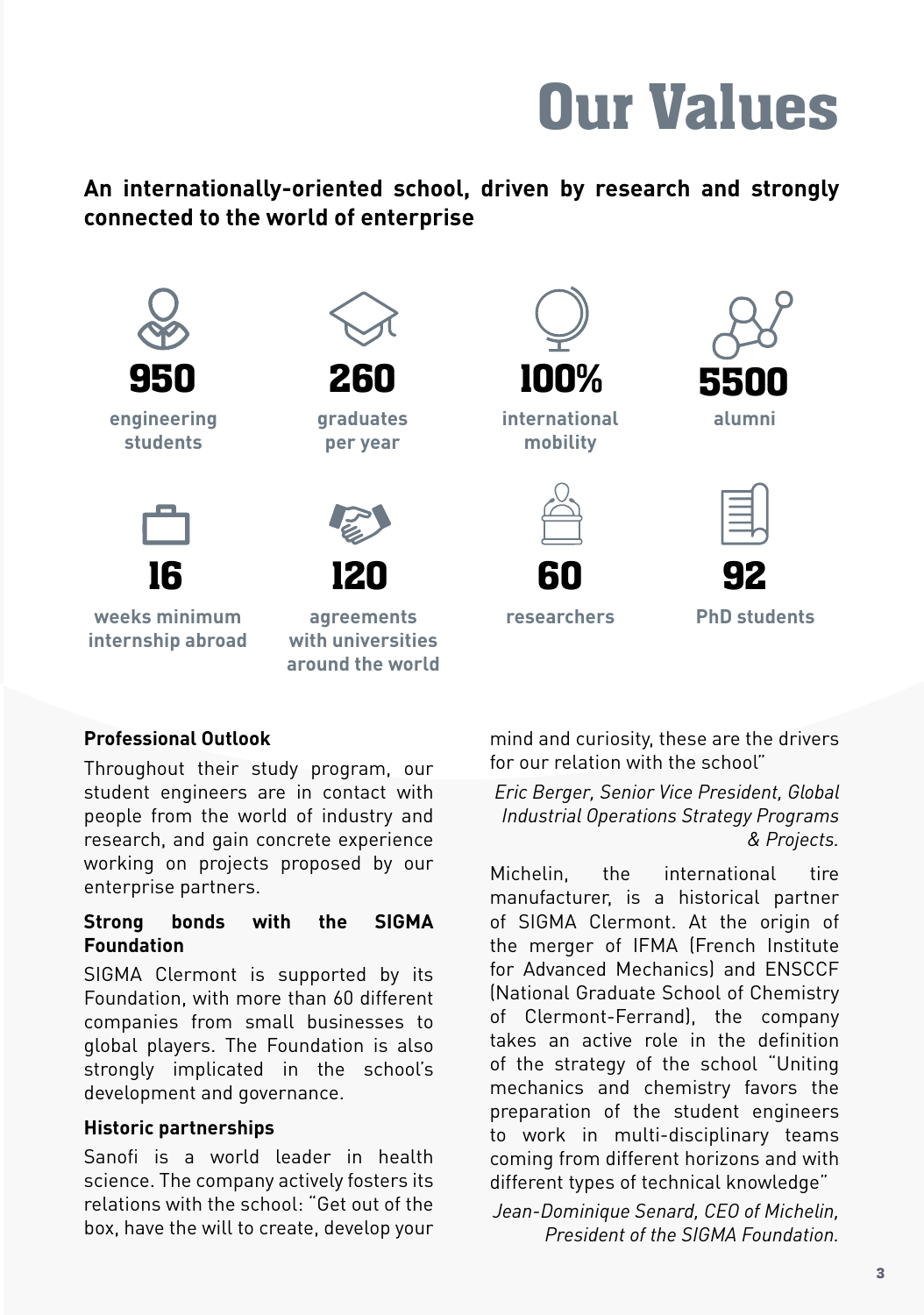# Why SIGMA Clermont?

### **SIGMA Engineering studies – 3 years of developing knowledge, skills and know-how in Chemistry and Advanced Engineering**

## Develop scientific and technical expertise

### **After 12 months of general studies, the student can choose a specialization:**

### **For students in Mechanical Engineering**

1

4

- O Machines, Mechanisms and Systems (MMS)
- | Structures and Mechanics of Materials (St2M)
- O Industrial and Logistic Systems (SIL)

### Make a difference  $\mathbf{z}$   $\big)$  **Wake a unierent**

**Optional special study tracks are available for our students to help them gain additional experiences. At the moment SIGMA Clermont offers five different tracks:** 

Aeronautics, design and materials, entrepreneurship, international and research.

### **For students in Chemistry**

- O Fine and Industrial Organic Chemistry (COFI)
- O High-Performance Materials (MHP)
- | Chemical Engineering (GC)

## **3 Enrich soft skills**

**30% of the course content is dedicated to studies in languages, human and social sciences, economics, interculturality and management.**

## Multiply your professional experiences

**Industrial relations are an integral part of SIGMA Clermont's identity. We are training the world's future engineers, and we give them as much exposure as possible to the world of industry and enterprise during their studies, via projects and internships.**

- $\circ$  A total of 42 weeks of internships in companies
- O Special project work and internships throughout the year

Auvergne-Rhone-Alpes is the first region in France in terms of industrial employment, and the eighth-richest region in Europe. It hosts numerous large international groups, medium-sized sector leaders and innovative start-ups.

**SIGMA Clermont engineering school is a public institution under the authority of the Ministry of Higher Education, Research and Innovation. SIGMA Clermont can provide a tuition waiver for students joining from partner universities.**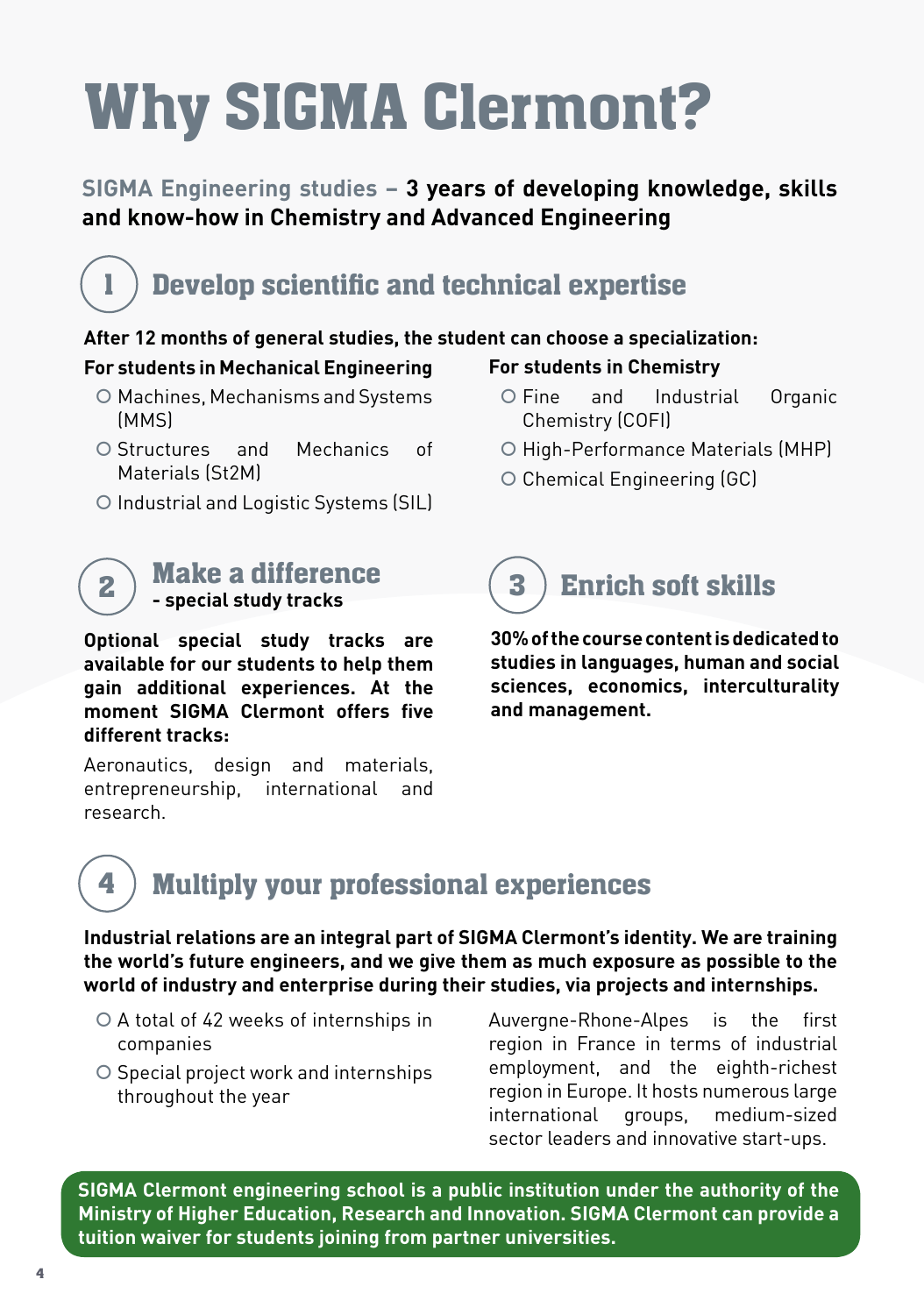# **Graduates**

**Thanks to their high-added-value studies, built on the needs of tomorrow's industry and society, SIGMA graduates are remarkably well-equipped for a rapid integration into companies and research institutes**

- | **82% of graduates** find a job within 4 months after graduation
- | **90% work in managerial** or executive positions
- | **60%** of graduates work in an **international environment**
- | The initial annual gross salary for SIGMA Graduates is **37500€**



## Main sectors of activities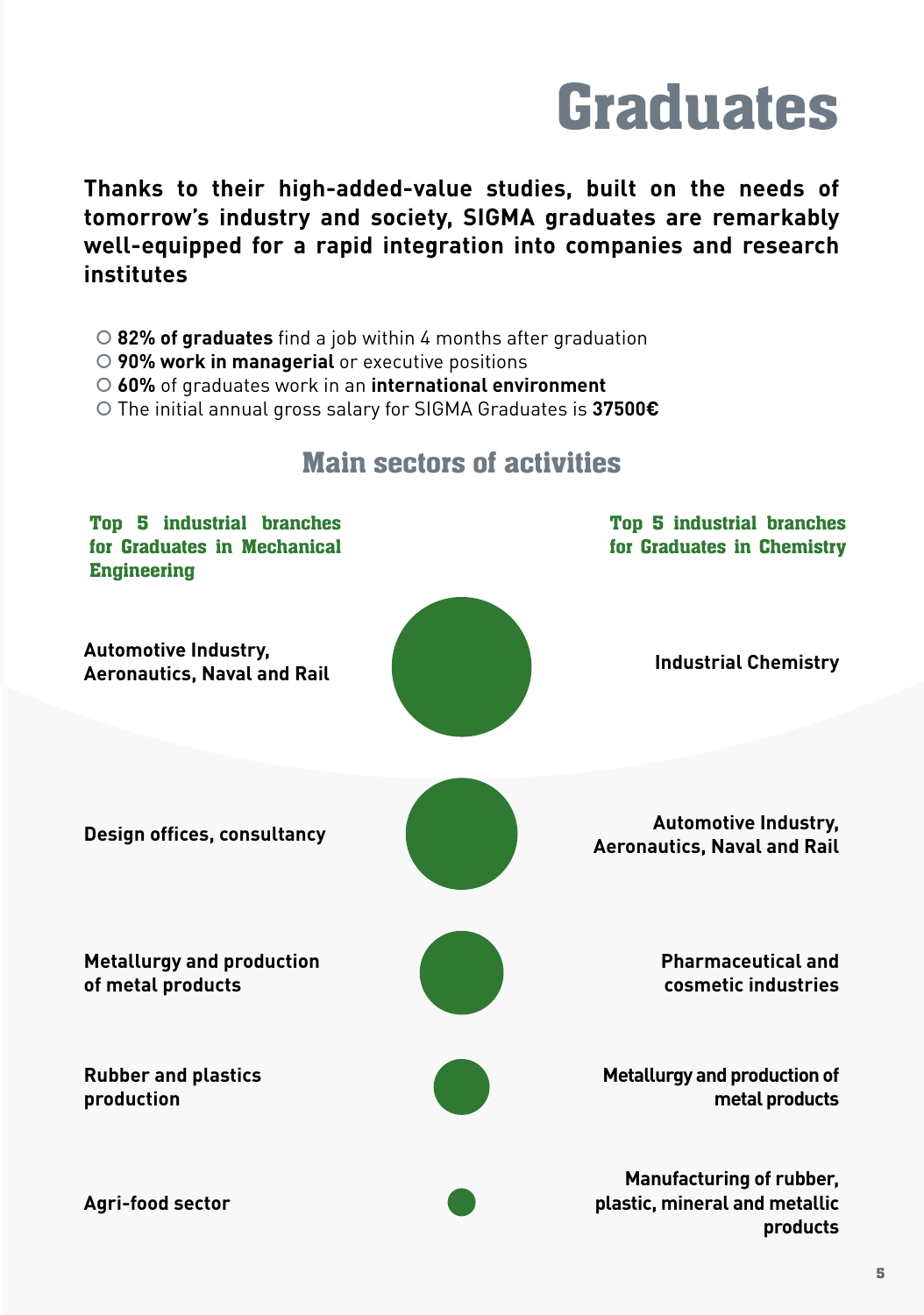# SIGMA Clermont Global

### **With the beginning of the 21st century SIGMA Clermont re-structured and intensified its actions oriented towards internationalizing its activities**

This internationalization - the development and implementation of policies and programs in order to integrate international, intercultural and global aspects within the purposes and functions of higher education - is crucial for SIGMA Clermont.

As a leading engineering school, SIGMA Clermont is committed to offering its students an unforgettable experience, and our international education is second to none.

Aware of the benefits of scientific exchanges between SIGMA, the community and other international institutions (such as universities, cooperation agencies, foundations and companies), the school has established numerous agreements, actively participates in forums and

seminars, promotes academic and scientific activities and mobility actions, and carries out projects in the fields of education, research and technological development.

SIGMA Clermont boasts strong international network with more than 120 international partner institutions in 38 countries worldwide.

With 100% international mobility for our students, SIGMA Clermont strives to be an example in international education, fostering relations with universities, companies and research centers worldwide. 12% of our students come from abroad.

SIGMA Clermont also offers dual-degree studies, enabling students to broaden their experience with additional specializations.



## 120+ international agreements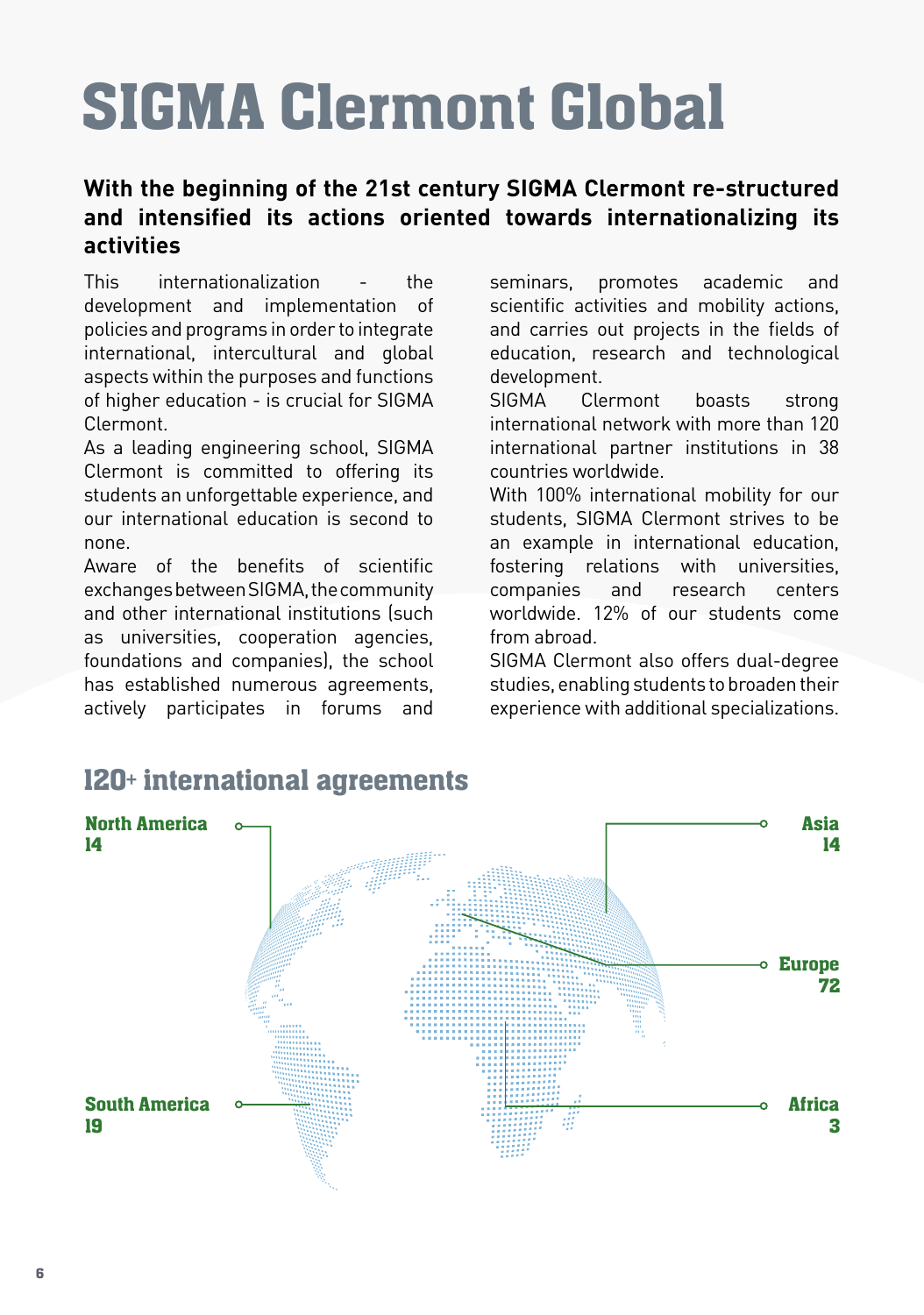# Studying at SIGMA Clermont

### **Preparing the professional career of our future engineers**

Students are recruited after 2 years of higher education through a very selective competitive exam, the *concours*. SIGMA Clermont also proposes preparatory classes in Chemistry, allowing students who pass to enter any of the 20 schools in the French «Federation Gay-Lussac» network.

International students can join SIGMA Clermont via a different concours or by direct admission through exchange and dual degree programs.

The SIGMA Clermont engineering school offers a wide range of different specializations.

Students in chemistry can choose to focus on Fine and Industrial Organic Chemistry (therapeutic chemistry; natural substances and their applications), High Performance Materials, or Chemical Engineering.

Students studying advanced mechanics may choose between Machines, Mechanisms and Systems, Structures and Mechanics of Materials, or Industrial and Logistic Systems. Additional study tracks enable all students to further specialize in fields such as aeronautics and entrepreneurship.



### Mechanical Engineering flow chart

### Chemistry flow chart

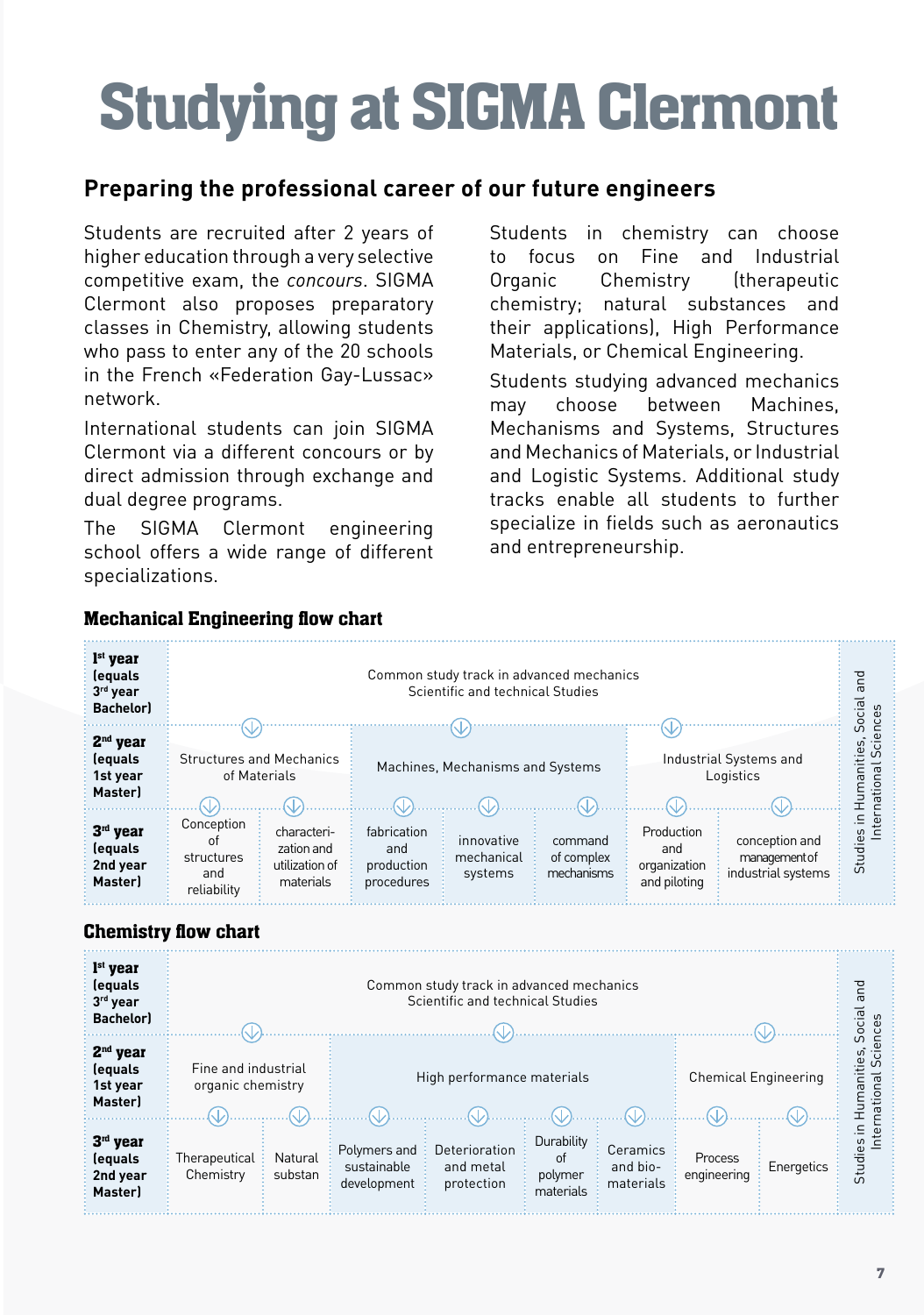# The 6+1 departments

### **The specializations taught at SIGMA Clermont are concentrated around 6 scientific departments and one transversal department**















## | **COFI – Fine and Industrial Organic Chemistry**

This department prepares students for the needs of the pharmaceutical and cosmetic industries, agriculture and the perfume sector.

### | **MHP – High Performances Materials**

Students specialize in the elaboration, development and evaluation of material characteristics.

### | **GC – Chemical Engineering**

The Chemical Engineering department allows students to gain expertise in industrial processes, production and optimization, as well as effluent management.

### | **MMS – Machines, Mechanisms and Systems**

Students acquire skills in the design, control and performance optimization of complex mechanical systems and manufacturing processes.

### | **St2M – Structures and Mechanics of Materials**

This department prepares students focusing on the design of materials and structures.

### | **SIL – Industrial and Logistic Systems**

Students in this department specialize in the management of production systems or services.

### | **MICSE – Transversal department**

This human science and business-oriented department provides courses in languages, management, personal development, economics and human resources. Classes in this department represent around 25% of the curriculum and are mandatory for students of all scientific orientations.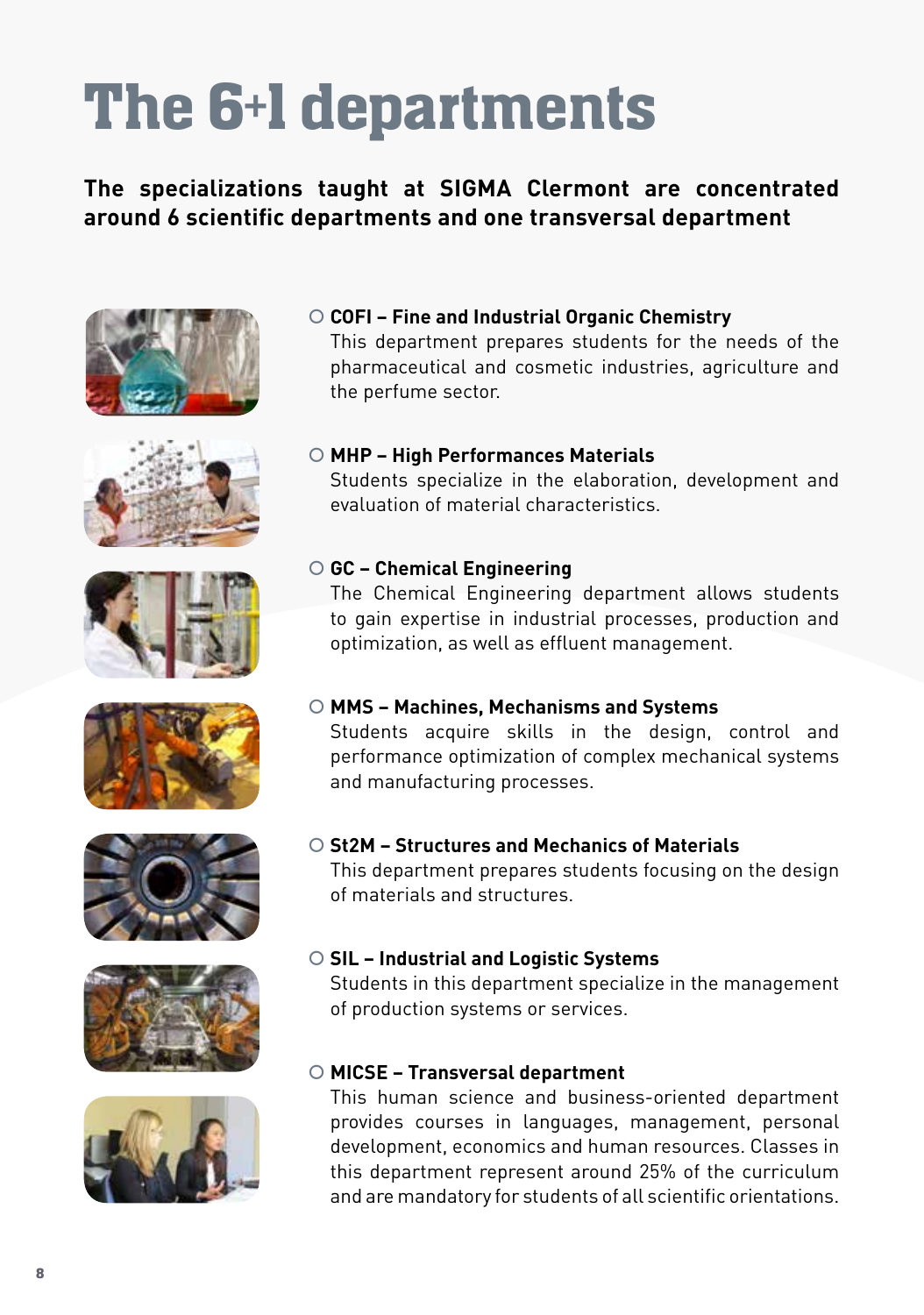# Additional proficiency tracks

**SIGMA Clermont students may also follow additional proficiency courses enabling them to strengthen their skills in specific fields like Aeronautics, Industry of the Future, Materials and Design, Innovation and Entrepreneurship**



## INNOMECH An English-language Masters program in Clermont-Ferrand

### **INNOMECH (Innovative Mechanisms: Materials, Design and Control)**

It focuses on advanced materials and mechanism design & control in order to manage complex systems. Research activities are supported by the Institut Pascal (National Center for Scientific Research – CNRS)

The master is designed to promote a high-quality educational offer in the areas of **advanced materials** and the **design and control of complex systems**  (with a particular focus **on industrial machines and robots**)

After completion the students will have mastered the different areas of complex mechanisms (such as mathematical modelling, mechanical design, material modelling, control engineering and sensor integration)

The course covers all the main themes necessary to be able to deal with complex mechanisms as a whole, rather than just concentrating on one particular area. Students may take the **master** as a **professional terminal degree**, or to join **PhD programs** afterwards.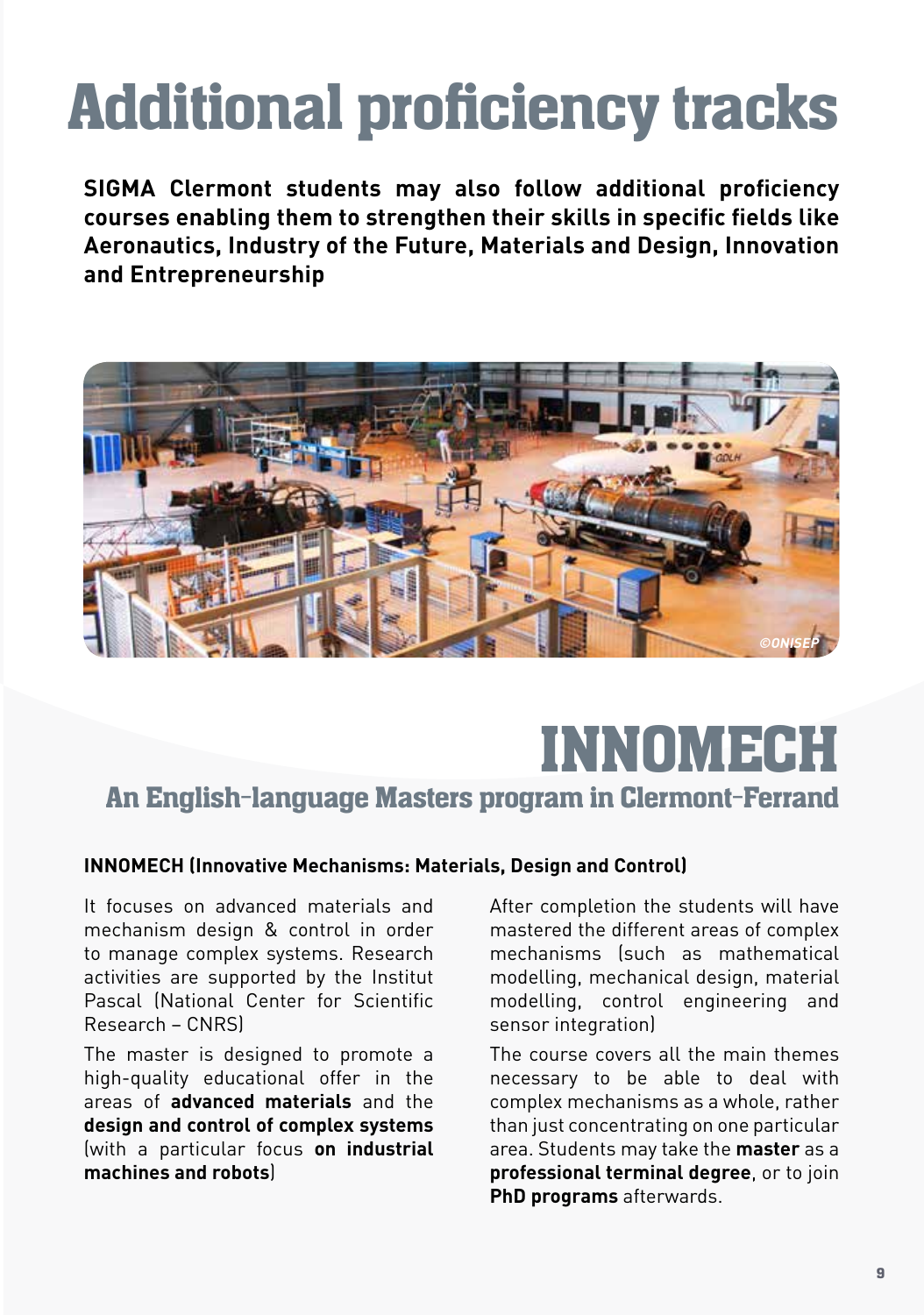## SIGMA Clermont and Companies a strong industrial culture

### **Industrial relations are an integral part of SIGMA Clermont's identity**

### **We are training the world's future engineers, and we give them as much exposure as possible to the world of industry and enterprise during their studies, via projects and internships.**

These are a large, obligatory part of our teaching program. Many of these internship periods are carried out internationally; every year students go to over 40 countries.

## Internships and Projects

Year 1 - **Shop-floor internship (4 weeks)** The internship takes place after completion of the 1st year of studies. It aims to allow the student to discover the industrial environment, the world of production and the way a company works. The internship is usually carried out in France, but can be performed in an international company.

#### Year 2 - **Chemistry Research Assistant internship (16 weeks minimum)**

During this internship the student discovers the world of research work, laboratory projects and scientific communication. The students participate in technical studies as part of a research group, providing expected results within a certain time and budget, and with the required quality. The internship takes place after finishing the 2nd year of studies and usually takes place in an international University from May to September.

> l6 weeks minimum **16 weeks minimum**

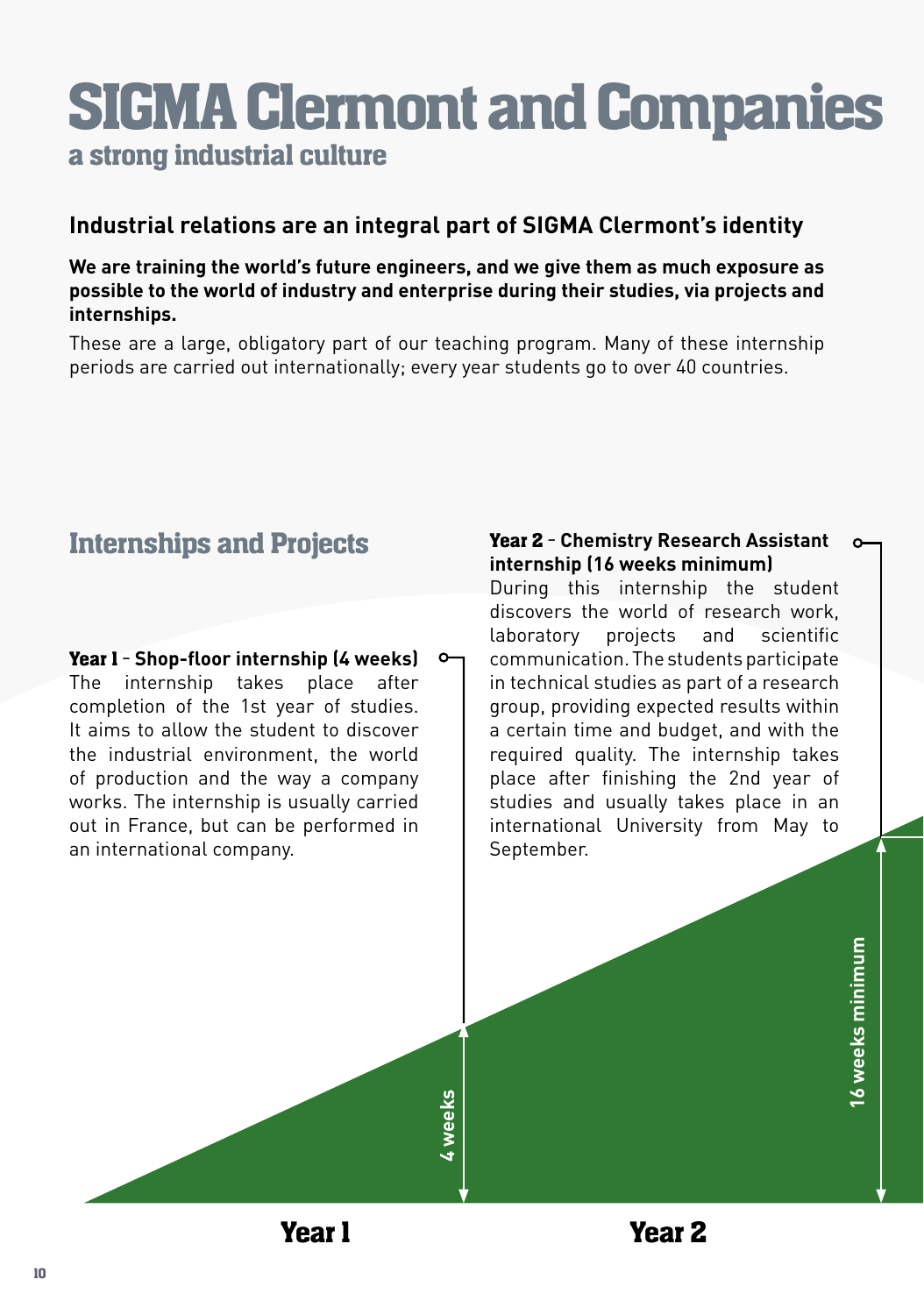

#### Optional International Gap-Year **SIGMA+ (2 internships with 43 weeks in total)**

At the end of their 9<sup>th</sup> semester, students put into practice, in one or more large rojects, the skills acquired during their engineering and laboratory courses, and enhance their knowledge in specific associated fields.

In the SIGMA+ year, students generally perform two different internships abroad: one in a company and one in a university.

### Year 2 - **Mechanical Engineering assistant Engineer Internship (16 weeks minimum)**

From May to September, at the end of their second year at SIGMA, students in mechanical engineering must perform an internship in a company in France or abroad. During this training period students participate in a technical study, integrating a project team, providing results and respecting specified costs, delays and quality levels. They can also work in an operational position with responsibility, as project team leader. **Example Example CO** Via a real industriand **neer Internship**<br>
in the skills acquired<br>
a company, to put<br>
the skills acquired<br>
a company, to put<br>
the skills acquired<br>
studies, and to<br>
the skills acquired<br>
studies, and to<br>



### Year 3 - **Final-Year Engineering Internship (22 weeks minimum)**

After their 9th semester at SIGMA Clermont, students must carry out a finalyear internship, usually between March and September. This training period enables student engineers to consolidate their scientific studies and bring into focus their professional objectives. The aims of this internship are:

- Inis or the means of the contract of the contract of the contract of the contract of the contract of the contract of the contract of the contract of the contract of the contract of the contract of the contract of the contr a company, to put into practice the skills acquired during their studies, and to deepen their knowledge in specific fields.
- $\overline{O}$  To assume the responsibility of  $\overline{N}$ obtaining a concrete industrial result, within a fixed time-frame and in a multicultural environment.
- O To enhance their skills in the management of the resources (both technical and human) necessary to obtain the desired results.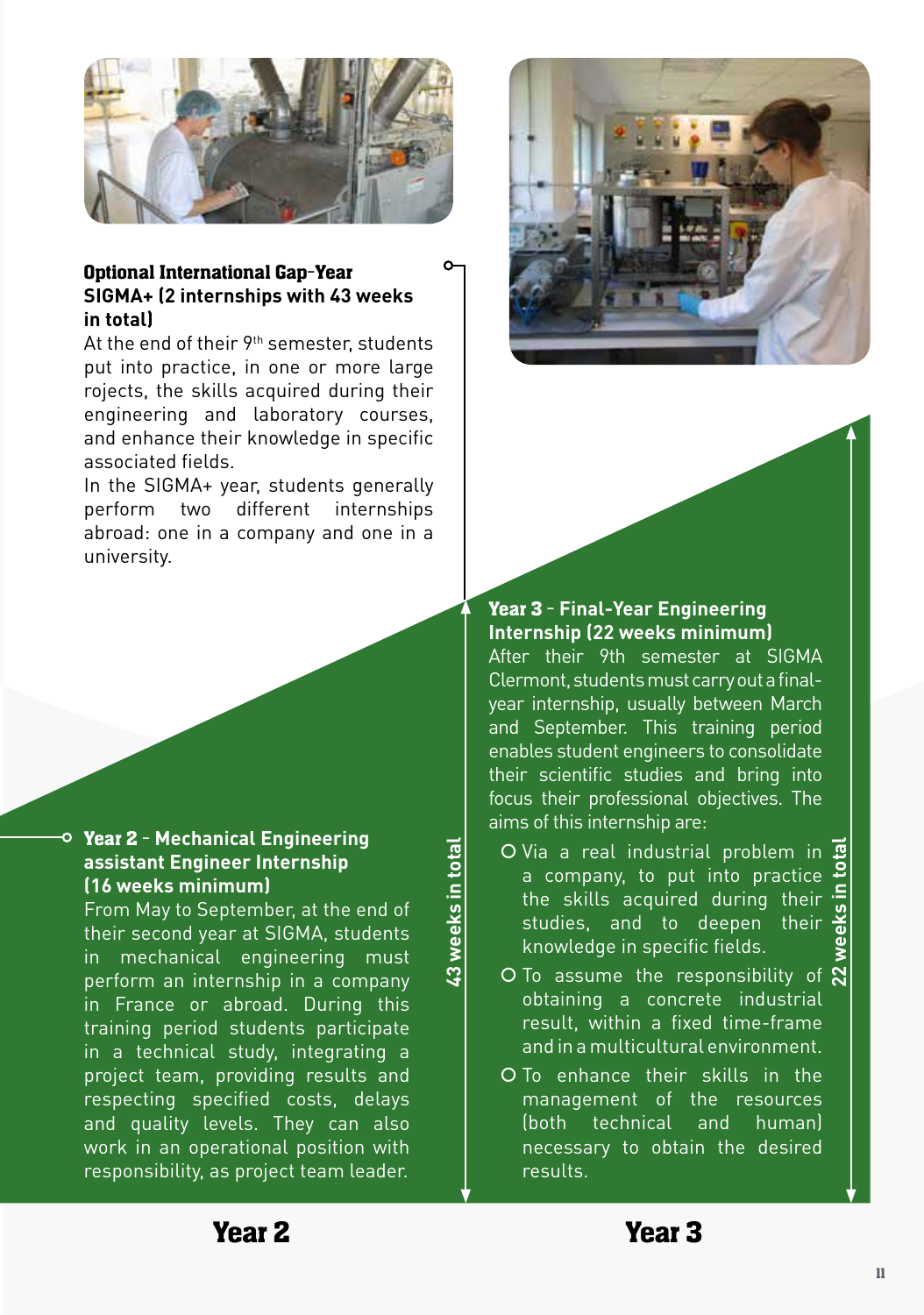# International at home

**SIGMA Clermont offers its students a unique opportunity to become open-minded engineers who think globally. Our school welcomes more than 26 different nationalities and more than 18% of the teaching staff is international**

### **Languages**

Students at SIGMA Clermont have mandatory language classes in English and another second language, such as German, Italian or Spanish.

The school also provides classes in Portuguese and Chinese as a third language option.

Students from SIGMA Clermont must pass official and internationally recognized language certifications in order to graduate (Cambridge, TOEIC, TOEFL, etc.)

### **Globally responsible students**

The International Students Team organizes events and activities around studies and internships abroad. They also play a huge role in welcoming and assisting our international incoming students.

A student mentoring program enables SIGMA students to accompany each incoming international student during his/her stay according to his/her needs.



### **Study abroad experience**

All students wanting to graduate from SIGMA must have at least one international mobility period (16+ weeks) during their studies. They can opt for an internship abroad or for exchange studies in one of our 120 partner universities.

SIGMA Clermont also offers various dual programs studies with selected partners, covering a wide range of scientific and technological fields such as cosmetics science, robotics, chemical engineering, organic chemistry and mechanical engineering.

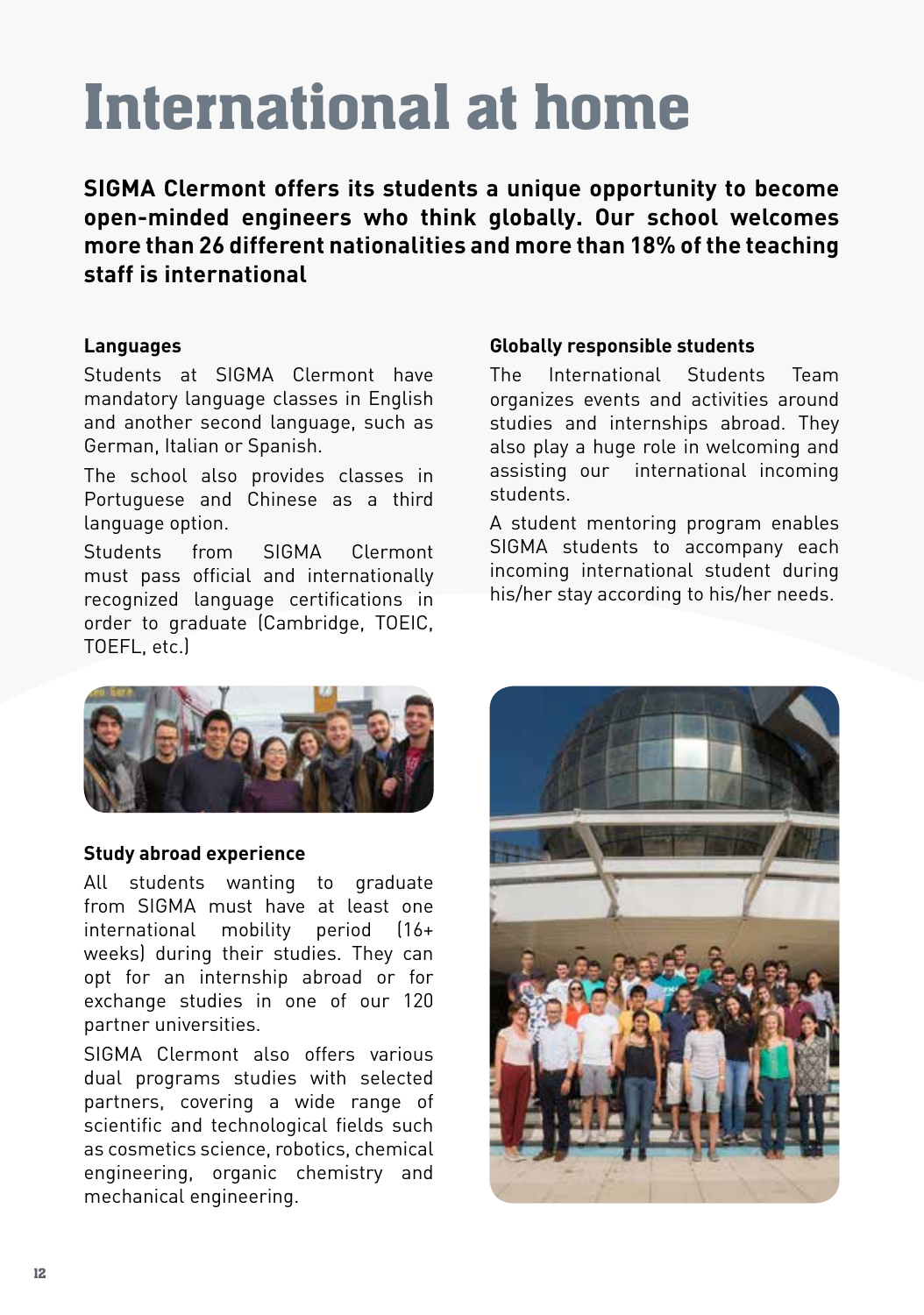# State-of-the-art equipment

### **A cutting-edge technology platform of more than 3200 m2**

**Educational activities, research and technology transfer at SIGMA are centered around a technological platform covering various different technical aspects: testing and trials, measurement,characterization, design, manufacturing and robotics.**

Equipped with the same state-of-theart devices as those currently used in industry and research, our technological platform is used for teaching, research and providing consultancy services to industry. It comprises various high speed multi-axis machine tools, flexible sheet metal cell, milling-turning machine tool, PKM parallel kinematic tool, various industrial robots for machining and finishing, NMR, FTIR, XRD, X-ray fluorescence, LC-MS, GC-MS, DSC. SIGMA Clermont is also one of the best-equipped schools in France for Chemical Engineering, and the only one having a predictive-control instrumented chemical reactor.

### FabLab

Since 2016, SIGMA Clermont has had its own FabLab, containing various types of equipment for digital design and the construction of prototypes.

The FabLab is accessible to our students for their coursework but also for their personal projects.





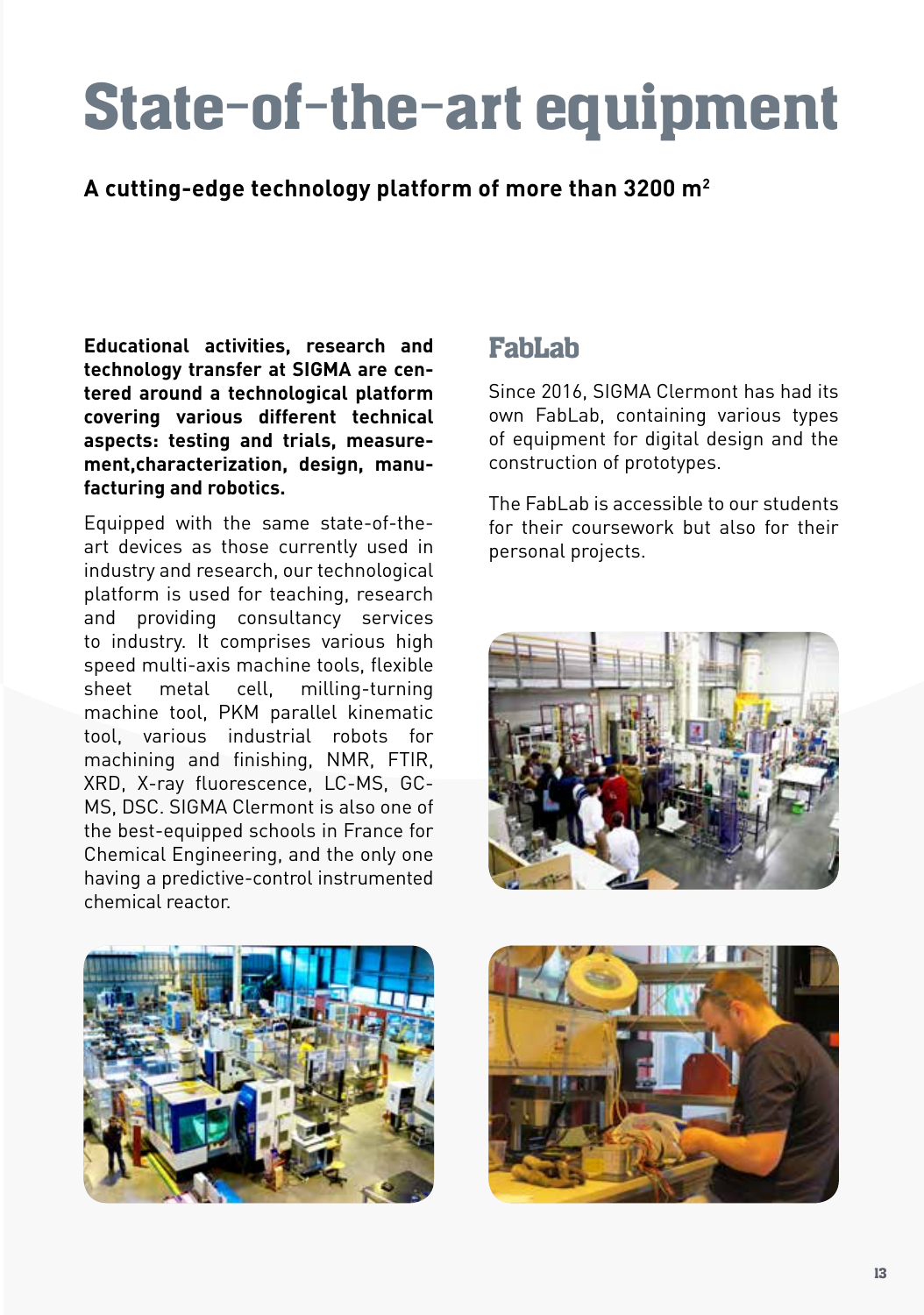## Research a synergy of competences

**As the leading engineering school in Central France, we recognize research and research-led teaching as primary responsibilities of our academic staff. We place great value on fostering and publishing research of the highest quality**



**The role of our Research and Innovation department is to provide end-to-end services which facilitate and support all stages of research and innovation development conducted at SIGMA Clermont and its research facilities, from the initial funding of the research through to the commercialization of the outcomes, where appropriate.** 

The Research and Innovation department provides assistance to the school's academic staff in their quest for research funding and other support.

SIGMA Clermont faculty members conduct their research activities within the framework of three high-level laboratories, in collaboration with the CNRS and Clermont-Auvergne University, and cover a broad range of chemical and mechanical research fields.



### **ICCF**

A Research Unit (UMR 6296) created in 2012, the **Chemistry Institute of Clermont-Ferrand** is under the joint supervision of SIGMA Clermont, Clermont Auvergne University, and the CNRS.

It brings together in a single structure over 300 people (77 professors, 17 researchers, 33 Technicians, 60 PhD students) related to almost all fields of Chemistry, gathered in six teams:

- O Medicinal and Organic Chemistry
- O Inorganic Materials
- O Photochemistry
- $O$  Thermodynamics
- O Bio-catalysis and Metabolism
- | Materials for Health
- | Budget per year: 3,220,000€
- | 60 PhD Students
- O 140 publications per year
- $\circ$  6 patents per year
- O Accompanying 2 start-ups: Revlum and INNOPAIN
- | Co-founder of Institut Analgesia Europe's 1st pain research center

### **LIMOS**

The Laboratory for Informatics, Modelling and Systems Optimization (UMR 6158) has three main research branches: models and algorithms for decision making, information and communication systems and decision tools for production logistics.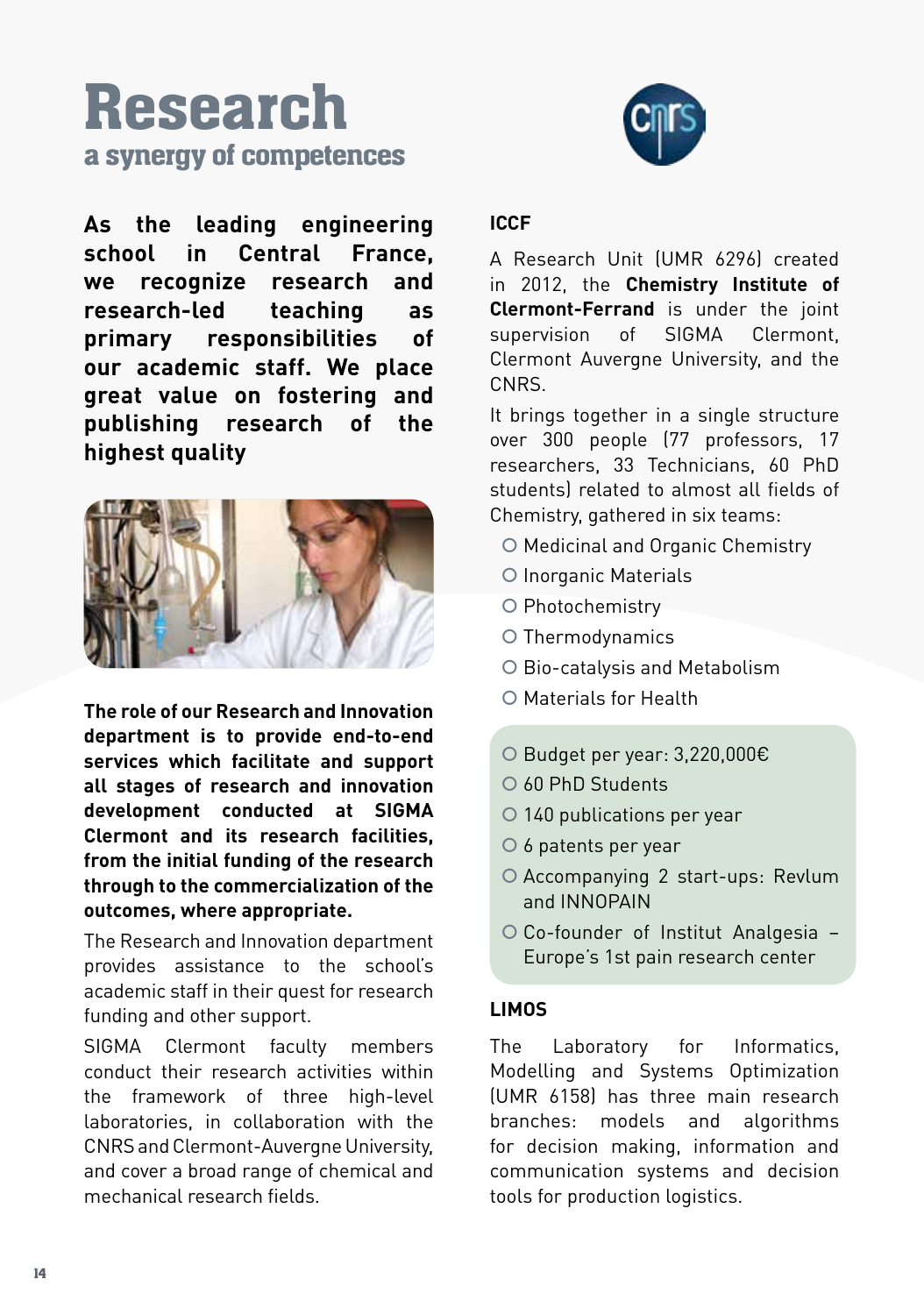

#### **Institut Pascal**

**Since its creation in 2012, the Institut Pascal has become a key structure in the field of «Engineering and Systems Sciences» aimed at national and international commitments and with strong links to the socio-economic world.**

The scientific backbone of this research lab is composed of four core disciplinary departments. We believe in an interdisciplinary approach to promote innovation at the interfaces. The Transversal Program addresses this challenge and de facto has proven to be the true bedrock of the Institut Pascal.

A nationally- and internationallyrecognized Research Center (UMR 6602), the Institut Pascal is under the joint supervision of SIGMA Clermont, Clermont Auvergne University and the CNRS. It brings together in a single structure over 300 people (135 professors, 3 researchers, 33 Technicians, 138 PhD students) related to disciplinary fields in Engineering Sciences (automation, mechanical, electronic, engineering processes) and Pure Sciences (physics, biochemistry), associated in four teams and a transversal program:

- | **GePEB Department:** Process Engineering, Thermodynamics and **Biosystems**
- | **ISPR Department:** Image Perception Systems, Robotics
- | **MMS Department:** Mechanics, Materials and Structures
- | **PHOTON Department:** Photonics, Waves, Nanomaterials



The annual budget of the institute (excluding the salaries of permanent staff) is **€3,3M**, 80% coming from own resources. Every year, 30 new collaborative contracts are signed.

Since 1<sup>st</sup> January 2017, the Institut Pascal has welcomed a new research theme, Image-Guided Therapies (TGI), involving 3 teams: ISIT - UMR 6284, IGCNC - EA 7281 et PEPRADE - EA 4681. This thematic diversity favors the creation of a critical mass and a breeding ground for a real multidisciplinary synergy, giving rise to innovative systems and technological creations meeting economic and societal demands (transport, factory and hospital of the future).

The Institut Pascal coordinates the **LabEx IMobS3** (Innovative Mobility of people, goods and machinery) program, and participates in **EquipEx RobotEx** (robotics) and **LabEx GaNeX** (nitride semiconductor element III).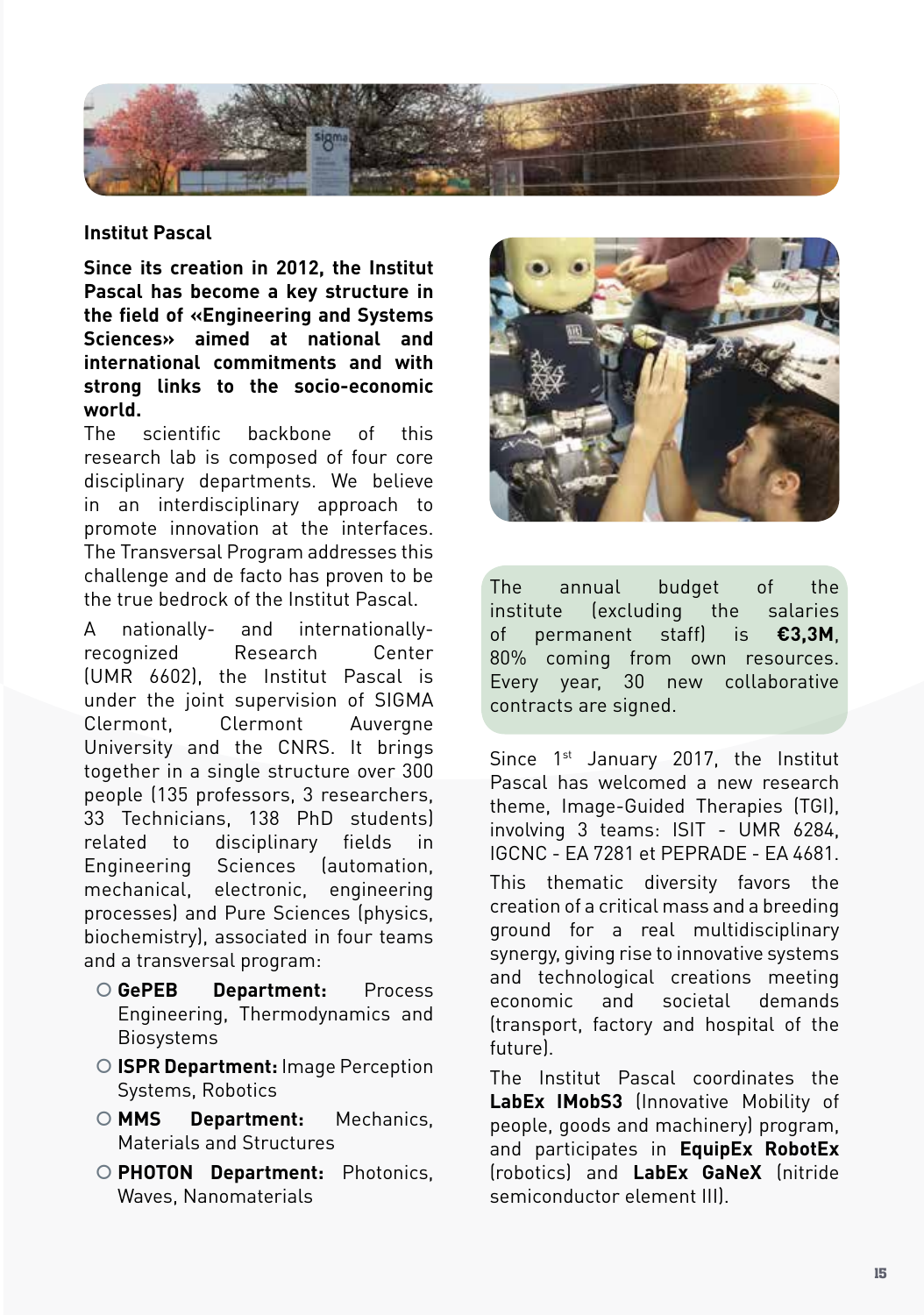## Foundation A keystone for the school

**With strong ideas and concrete actions the Foundation, which was founded in 1991 at the creation of IFMA, comprises more than 60 companies and public institutions. It is thus a historic mainstay of SIGMA Clermont and played a key role in the IFMA - ENSCCF merger**

### **Since the founding of the school, the foundation has taken part in the daily life of SIGMA Clermont:**

- | Through the foundation the world of enterprise is part of the school's governance.
- O Companies are involved in the educational mission.
- | During the recruitment process, the foundation helps to assess the students' interest in industry and entrepreneurship.
- O Implementation of specific training in leadership, personnel development and management that complements the scientific and technical program.
- | Establishing of a mandatory period spent abroad for all students and an advanced mastery of foreign languages.





### **Every year, the SIGMA Foundation:**

- O Contributes to the school's daily life.
- | Finances an industrial chair for education and research.
- O Supports quality and sustainable development management.
- O Helps to integrate business professionals in different juries and specialized courses.
- O Organizes company visits, conferences and job meetings for students.
- | Awards the Foundation Prize for excellence.
- | Finances internship and academic periods abroad for students through a special grant.
- O Provides the sponsors of the graduation class.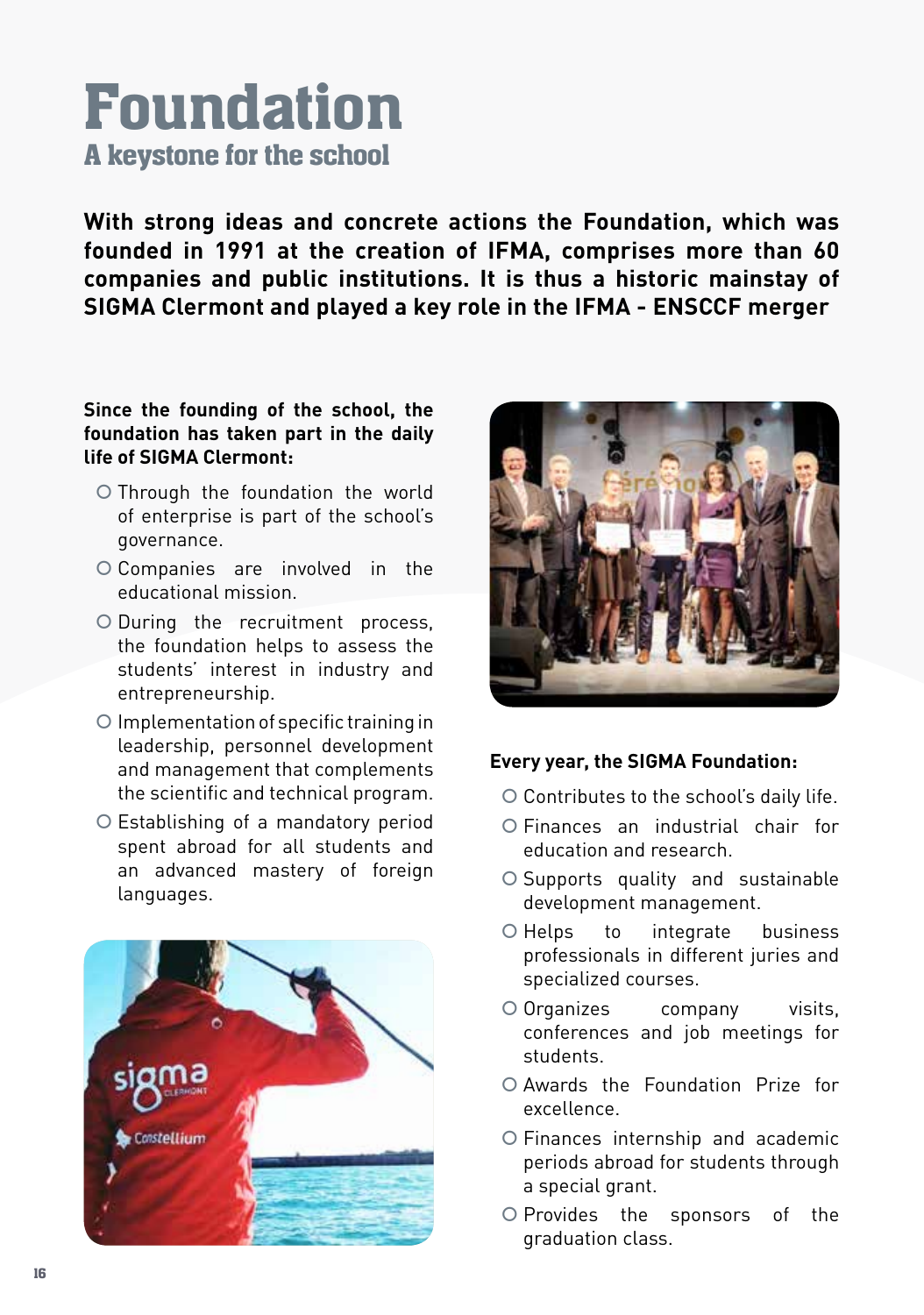# Dynamic Student Life

**The Student Office manages around thirty clubs and associations run by and for SIGMA Clermont students, where they can develop their talents as organizers, managers and communicators. These include sporting, outdoor, humanitarian, technological and cultural activities, as well as microenterprises and the organization of events like the annual GALA and the Graduation Day.**

**Many different areas are concerned by the various clubs and associations which create a family - like atmosphere**

| **Sports / Outdoor:** many individual and team sports are available to our students thanks to the Sports Office, which organizes training and competitions on sports grounds near the school.

> SIGMAtelot is concerned with water sports (participation in the EDHEC sailing race); AéroSIGMA is for aviation (BIA and CAEA training programs), and OXYGENE organizes outdoor sports (skiing, hiking, etc.)

- | **Culture:** the school has a theatre troop, Comedia del SIGMA, and SIGMA Clermont's musicians can join ZIKMA.
- | Two journals (Le Macaque Déchaîné and Le CHMURF) keep everbody informed of the latest news. The BDA, Nunchak'art, International





Team and SICom (Sound, Image, Communication) participate in the cultural life of the school.

| **Technology:** the student associations in the field of technical performance are numerous and varied, with Mécaction, SIGMA team Eco-Challenge (2nd-place in the 2014 national prototype challenge), SIGMEKATRO (robotics), Racing, and SIGMoto.

### | **Humanitarian, Sustainability:**

students can participate in humanitarian actions through associations like AFM Telethon, ACTIS (working with primary schools) Maroc'Ailes (SIGMA student teams participating in the annual 4L Trophy), and Solidarité Internationale des Etudiants Clermontois (construction of a school in Togo). EQUILIBRE team proposes fresh products direct from the market, and other «fair trade» actions.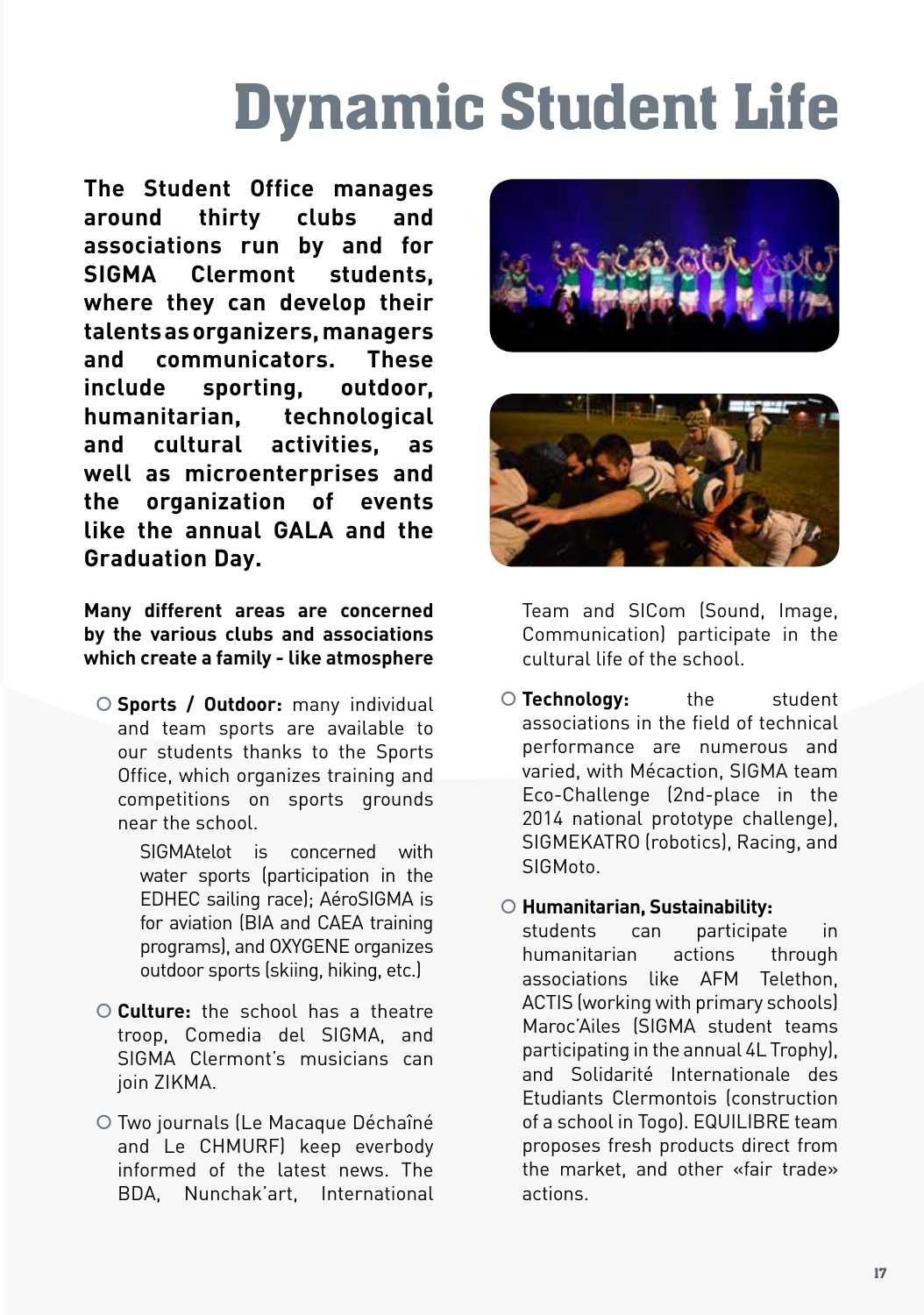## Clermont-Ferrand Volcanic by nature

**Volcanic by nature, volcanic by culture, Clermont-Ferrand nurtures a close relationship with the dormant volcanoes. It was through them that the city came to life in faraway times**



**Clermont-Ferrand, part of the Auvergne-Rhône-Alpes Region, is located in the center of France and well connected to Bordeaux, Paris, Lyon and Montpellier.**

**Clermont-Ferrand is the natural gateway to the vast Massif Central territory,** and has a strategic position in the center of France at the crossroads of Europe.

The ancient capital of the Auvergne region has **exceptional surroundings**, between the Puys Mountain Range and its volcanoes, majestically overlooked by the famous Puy de Dôme, and the former battlefield of Gergovia where Vercingétorix defeated Julius Cesar. At Vulcania, Europe's only theme park dedicated to volcanoes, your heart will beat to the rhythm of the universe. To the north are the fertile cereal plains of the Limagne; **to the East, the sun rises over the wooded mountains of the Livradois-Forez, highlighting their remarkable beauty.**

Even though old and rich in history, **the city is perfect for students.** Housing costs are amongst the lowest in France and we at the SIGMA Clermont International Office can find housing possibilities for all our international students. With 470.000 inhabitants in

the conurbation area, Clermont-Ferrand offers a **rich cultural and student life**. The public transport system ensures quick connections to make your transit time as short as possible.

The City of Clermont-Ferrand is home to **first-class sports clubs and athletes,** like the top French ASM Rugby Club and world pole-vaulting champion Renaud Lavillenie. And thanks to SIGMA Clermont's numerous student sports clubs, **you can play almost any kind of sport.** Due to its proximity to the mountains, **the city has winter sport resorts** right at its doorstep. With the famous volcano national park right outside the city, Clermont-Ferrand is also a renowned hiking and outdoor spot.

One of the big cultural events of the year is the **International Short Film Festival.** the world's biggest meeting dedicated to short movies and one of the four leading festivals in France. Not forgetting Europavox, one of France's biggest annual music festivals.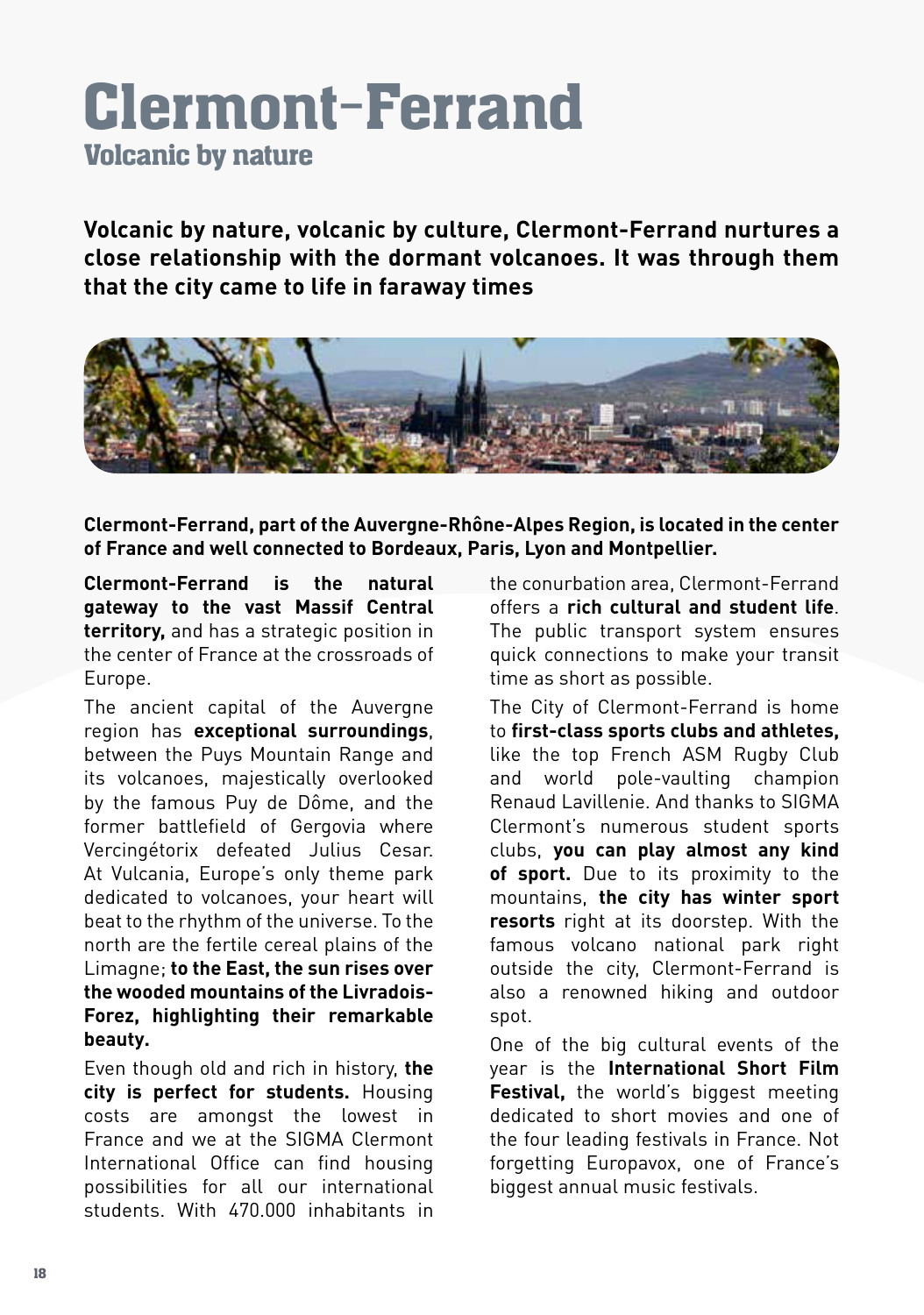# Join us at SIGMA Clermont!



**Engineering Master's degree (Diplôme d'Ingénieur)**

**You have several options if you wish to join us for degree-awarded courses: you can apply via programs such as n+i or Campus France, or through specific collaboration agreements (dual degree, etc.).**

- | Full degree students on program mobility start with the 1st year of Master's level (S7).
- O All classes are given in French.
- O Courses also include social studies. economics and languages.
- O In order to obtain the SIGMA master's degree, students are required to perform two different internships in companies.
- O Students wanting to study full-time must register and pay a full tuition fee, although tuition fees do not apply for students coming from partner universities.

**We also offer dual degree programs for students from selected partner universities worldwide.**

**Find more information about course contents and the application process at**  www.sigmaclermont.fr/en/admissions

### **INNOMECH – Master's program**

**Students may take this one-year master's program in English as a professional terminal degree, or to join PhD programs afterwards.**

#### **Exchange studies**

Within the framework of our agreements with over 120 universities around the world, you can join us for between one and four semesters for exchange studies and credit-awarded work. European students can integrate SIGMA via the Erasmus+ program, too.

All classes in the general engineering master's program are given in French. Courses in English are available through the INNOMECH Master's program.

### **Projects / Internships**

It is possible to carry out a university project or research internship lasting from 3 months to a whole semester.

- O We offer a wide range of topics in different areas in Chemistry and Mechanical and Industrial Engineering.
- O Students will have a hands-on<br>learning experience through learning experience interactions with teachers, researchers and students.
- O This project work / internship can be performed entirely in English. We do, however, recommend that you have a basic knowledge of French.
- O The program is also open to certain undergraduate students.
- O International students can benefit from our student mentoring program and have access to free French language classes.